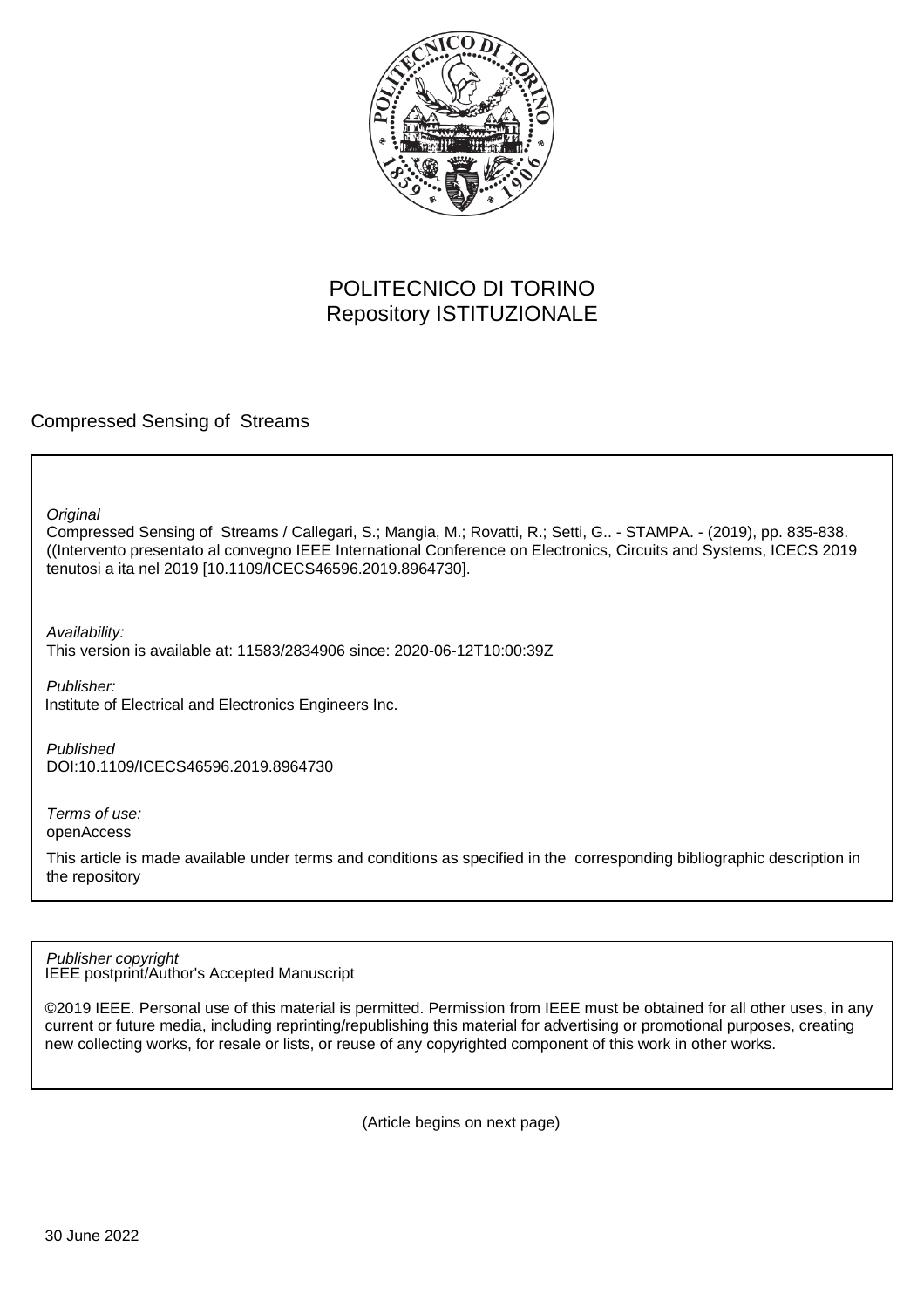# Compressed Sensing of ΔΣ Streams

Sergio Callegari<sup>∗</sup>, Mauro Mangia<sup>†</sup> and Riccardo Rovatti<sup>‡</sup>

ARCES and DEI, University of Bologna, Italy Email: <sup>∗</sup> [sergio.callegari@unibo.it,](mailto:sergio.callegari@unibo.it) †[mauro.mangia2@unibo.it,](mailto:mauro.mangia2@unibo.it) ‡ [riccardo.rovatti@unibo.it](mailto:riccardo.rovatti@unibo.it)

*Abstract***—Compressed sensing (CS) is often applied at the** *digital* **level. We consider the case where CS follows a ΔΣ data converter and we show that CS can be practiced directly on the ΔΣ stream. In the proposed scheme, an appropriate sensing matrix incorporates the ability to get rid of the quantization noise from the ΔΣ modulator. We also show that a suitable sparsity basis enables the CS information recovery to be practiced directly at the Nyquist rate and that decimation, which is typically inherent in ΔΣ data acquisition, is not needed. Furthermore, the low depth of ΔΣ streams allows CS measures to be taken without multipliers, streamlining arithmetic blocks. A test case based on electrocardiograms is used to validate the approach.**

## *Keywords***—Compressed sensing, Delta-Sigma modulator, ECG**

#### I. Introduction

Compressed sensing (CS) [1] consists in a set of mathematical methods enabling the recovery a signal from a set of measurements whose time density is much lower than the Nyquist rate. Such *undersampling* is permitted by an *a priori* knowledge of the signal structure, formalized through a *sparse signal model* [2]. A characterizing aspect is the quest for a strong asymmetry in the measurementreconstruction process, where the resources needed by the former are minimized at the cost of supplemental computational/power requirements on the reconstruction side [3]. This is consistent with the asymmetry of centralized sensor networks where peripheral nodes send data to a collector counting on larger resources [4].

CS employs measurements taken on *signal segments* in the *discrete-time* domain by projecting them onto a set of *sensing vectors*. On the recovery side, reconstruction relies on numerically solving an *optimization* problem based on the sparsity model. CS is often presented as an *analog to information* technique [5] but many CS applications take the projections once the signal has been acquired in the digital domain. Digital CS is particularly frequent when reading biological data, as in electrocardiograms (ECGs) [6]. In this area, commercial solutions often employ  $\Delta\Sigma$  modulators ( $\Delta\Sigma$ Ms) for A/D conversion [7]. In digital CS, the arithmetic cost of projections can be reduced by adopting binary, ternary or otherwise *low resolution* sensing vectors [8], [9]. Among other CS developments, it has recently been realized that in addition to sparsity, more *a priori* knowledge on the input signals may exist, expressed by their average energy distribution over frequency. *Rakeness* based CS [10], uses such knowledge to design sensing vectors that collect more energy from the signal segments, further reducing the number of measurements needed to reach some target reconstruction accuracy. Complementary to rakeness, *denoising* CS uses sensing vectors [11]

Gianluca Setti Polytechnic University of Turin, Italy and ARCES, University of Bologna Email: [gianluca.setti@polito.it](mailto:gianluca.setti@polito.it)



Figure 1. Measurement chain in a CS setup operating on a  $\Delta\Sigma$  stream. The input  $x(t)$  enters the sample and hold block SH operating a frequency *osr* times larger than the Nyquist frequency  $f_s$  before digitalization by the  $\Delta\Sigma M$ and chunking into vectors  $\xi$ . The latter are multiplied by the sensing matrix  $\Phi_0$  to get the measurements y. In the illustration, the input vector for the CS machinery is ternary, and the sensing matrix is low pass.

that limit energy collection at frequency ranges where the signal is known to be corrupted by noise.

This manuscript provides a proof of principle of how digital CS can be *directly* practiced on the output of a  $\Delta \Sigma M$  (Fig. 1). Recall that ΔΣMs are oversampled feedback systems capable of delivering a low depth output thanks to their ability to *spectrally shape quantization noise* until its power is pushed almost completely out of the signal band. Their deployment requires the embedding system to ultimately discard such noise [12]. In A/D conversion this is typically the task of a *decimation filter* [13], [14], that also gets rid of the oversampling. In this proposal, decimation is not needed since CS itself is used to deliver an equivalent result, thanks to denoising sensing vectors. Furthermore, it is shown that under suitable conditions CS can inherently undo the oversampling, practicing reconstruction directly at the Nyquist rate. Since oversampling does not change the information content on which CS focuses, the required number of measurements is substantially unaltered with respect to an equivalent Nyquist rate CS system. As a further advantage, because the proposed approach applies the projection operator to segments of the  $\Delta\Sigma$  stream that have a low depth nature, the projection arithmetic can be simplified as in setups using binary/ternary sensing vectors, but in a "reversed" fashion requiring no such constraint. Finally, the approach can incorporate rakeness-based adaptation and further denoising strategies.

A test case based on the readout of synthetic ECG waveforms is presented for validation.

#### II. BACKGROUND

To define a notation, recall that in classical CS  $m$  measures are taken on an  $\mathbb{R}^n$  vector x by multiplying it by an  $\mathbb{R}^{m \times n}$  sensing matrix  $\Phi$ , with  $m < n$  so obtaining an  $\mathbb{R}^m$  *measurement vector* 

$$
y = \Phi x \tag{1}
$$

The work of S. Callegari, M. Mangia and R. Rovatti was supported by the Project "Metodi di Ottimizzazione e ispirazione biologica nella Rappresentazione del SEgnale (MORSE)" in the framework of the ALMA IDEA 2017 funding initiative by the University of Bologna.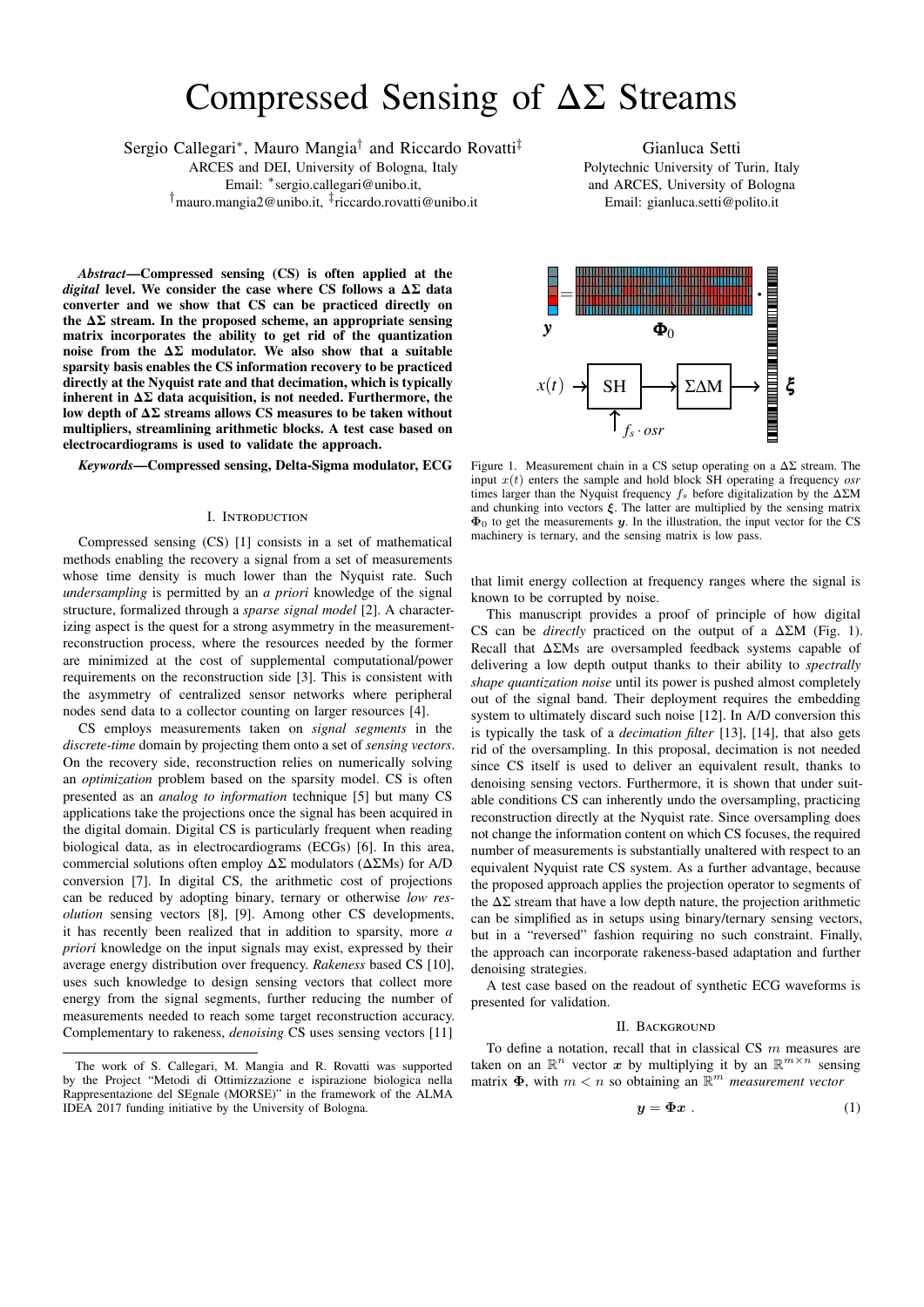In reconstruction, one relies on the assumption that a basis exists onto which vectors  $x$  have a sparse representation, namely

$$
x = \Psi \alpha \tag{2}
$$

where  $\Psi \in \mathbb{R}^{n \times n}$  is a matrix containing the basis vectors as its columns and  $\alpha \in \mathbb{R}^n$  has only a few nonzero entries. Reconstruction is practically achieved by solving a minimization problem

$$
\underset{\tilde{\alpha}\in\mathbb{R}^n}{\arg\min} \left\|\tilde{\alpha}\right\|_{\ell_1} \quad \text{so that} \quad \left\|\boldsymbol{y} - \boldsymbol{\Phi}\boldsymbol{\Psi}\tilde{\alpha}\right\|_{\ell_2} < \epsilon \tag{3}
$$

where  $\epsilon$  is a suitable small constant, so obtaining

$$
\tilde{x} = \Psi \tilde{\alpha} \tag{4}
$$

as an estimate of  $x$ . All this works as long as  $\Phi$  has features enabling it to collect sufficiently rich and diverse measures of  $x$ . This requirement can be formalized in various ways, from bounds on the *incoherence* between Φ and Ψ to complex geometrical considerations [10, chapters 1 and 2]. Using *random* entries for the rows of  $\Phi$  is generally an appropriate choice. The problem (3) is known as *basis pursuit with denosing* and  $\epsilon$  is meant to tune robustness to noise. When dealing with *physical signals*, the framework above is generally applied assuming that  $x$  is obtained from some signal  $x(t)$  by sampling it at some frequency  $f_s$  and by chunking it into n sample windows. Frequency  $f_s$  is generally assumed to be the Nyquist one.

# III. Compressed sensing of oversampled streams

As a starting point for applying CS to  $\Delta\Sigma$  stream, CS of oversampled streams is considered. Intuitively, if one substitutes  $x_o \in \mathbb{R}^{osr \cdot n}$ for x, where  $x_o$  is x sampled at  $osr \cdot f_s$  — i.e., at an oversampling ratio *osr* — the framework can still work. This requires the use of a new basis matrix  $\Psi_o$ , and a new sensing matrix  $\Phi_o$  (ideally, with columns and rows in  $\mathbb{R}^{\text{osr-}n}$ , respectively) so that the basis spans the space covering all the possible vectors  $x<sub>o</sub>$ . An interesting aspect to consider is whether a relationship can be established between  $\Psi_o$ and  $\Psi$  and what properties may derive from it.

### *A. Idealized case: sampling rate change after signal chunking*

To begin, assume that the oversampling does not *add information* to the signal segments, namely that an upsampling operator  $O$  exists such that  $x_0$  can be expressed as Ox. In such situation, from  $x =$  $\Psi \alpha$  one gets  $x_0 = O \Psi \alpha = \Psi_o \alpha$ , with  $\Psi_o = O \Psi$ . In other words, if  $\Psi$  is a sparsity basis for x, then  $\Psi_o$  is a sparsity basis for  $x<sub>o</sub>$ . Furthermore, with this specific choice for the basis, after a measurement-reconstruction process done on  $x_0$  — leading to the estimation of some vector  $\tilde{\alpha}$  (and thus to some estimate  $\tilde{x}_o = \Psi_o \tilde{\alpha}$ of  $x_o$ ) — one can readily get  $\tilde{x} = \Psi \tilde{\alpha}$  as a Nyquist rate estimate of the signal segment.

For what concerns  $O$ , the obvious expectation is that upsampling followed by downsampling is a no-op. Formally, O should be *a right inverse matrix* of the uniform downsampling operator  $U$  described by an  $n \times osr \cdot n$  matrix with entries  $u_{i,j}$  equal to 1 for  $j = osr \cdot i$ and null otherwise (under the assumption of 0-based vector/matrix indexing), so that  $UO = I$ , where I is the identity operator. While there is not a unique  $O$  satisfying such requirement, it is easy to find one by an appropriate domain restriction on  $U$ . For instance, one may restrict to signals that do not have any energy at frequency components above  $f_s/2$ . This would lead to:

$$
O = osr \cdot F^{-1}ZFU^{T}
$$
 (5)

where  $(\cdot)^T$  indicates transposition, F is the *osr*  $\cdot n \times \textit{osr} \cdot n$  discrete Fourier transform (DFT) matrix,  $F^{-1}$  is its inverse, and Z is in charge of nullifying all the Fourier components above the  $f_s/2$ , so that its entries  $z_{i,j}$  are: 1 for  $i = j \wedge (i \leq \frac{n}{2} \vee i > \frac{n}{2}(2osr - 1));$  $2^{-1/2}$  if  $i = j \wedge (i = \frac{n}{2} \vee i = \frac{n}{2}(2osr - 1))$ ; and null otherwise. Other choices are obviously possible.

For what concerns the sensing matrix, if  $UO = I$ , letting  $\Phi_o =$  $\Phi U$  makes  $\Phi_0 x_o = \Phi x$ . In other words, for this particular choice of  $\Phi$ <sub>o</sub> measurements taken by CS on the oversampled signal stay the same as those taken by the original CS system operating on signals sampled at  $f_s$ . The same holds for any  $\Phi_o = \Phi M$ , as long as  $Mx_0 = Ux_0$  for any  $x_0$  in the *image set* of O. The M matrices for which this happens are those satisfying  $MOx = UOx$  for all x, namely the *left inverse matrices* of O.

This means that for the oversampled system, there is no need for the sensing matrix to be random. On the contrary, measurements sufficient for decoding can certainly be gathered via a  $\Phi_o$  containing rows whose entries are strongly correlated, as long as they are obtained by upsampling the rows of a sensing matrix  $\Phi$  known to work at the Nyquist rate via a suitable  $M$ . Clearly, the sensing vectors can also be generated *ad hoc*. Yet, there is an obvious a potential advantage in getting  $\Phi_o$  by upsampling  $\Phi$  as  $\Phi M$ . In this case, thanks to the measurements staying the same as in the Nyquist rate CS system, it is not even necessary to introduce an oversampled sparsity basis, and the decoding can be directly practiced at the Nyquist rate by the minimization in (3), or its noise-robust variant.

As a particular case, consider upsampling operators  $O$  that satisfy  $O^TO = I$ , namely where O is *column orthonormal*. For such operators  $O<sup>T</sup>$  belongs to the previously introduced family. Column orthonormal upsampling operators clearly include  $O = U<sup>T</sup>$  and most standard interpolations belong to the class (at least with some approximation or adjustment). For instance, the  $O$  matrix in Eqn. (5) approximation of adjustment). For instance, the  $\sigma$  matrix in Eqn. (5) has this property, apart from a scaling factor  $1/\sqrt{osr}$  that can be corrected on the measurement vectors. The adoption of  $\Phi_o = \Phi O^{\text{T}}$ with the  $O$  in Eqn. (5) or given by other interpolations makes the measurement vectors inherently low-pass. This choice provides automatic denoising in case a practical implementation causes  $x<sub>o</sub>$  to include disturbances above  $f_s/2$ , because it makes negligible or null the energy collectible in that frequency range [11]. Such property will be of utter importance in Sect. IV, where CS is practiced on  $\Delta\Sigma$  streams, to automatically treat quantization noise.

#### *B. Real case: different sampling rates before chunking*

Unfortunately, the discussion so far is challenged when one tries to apply it to real world problems where  $x$  and  $x_o$  *both* derive from a single physical signal  $x(t)$  that extends arbitrarily long in time. To consider such case, assume that  $x(t)$  is bandlimited to  $f_s/2$ , so that it can be sampled at any frequency equal or larger than  $f_s$ without aliasing. Also assume that two different samplings of it exist,  $\hat{x}[j] = x(j/f_s)$  and  $\hat{x}_o[j] = x(j/(osr \cdot f_s))$ . Finally, define x and  $x_o$  as two *windows* of  $\hat{x}[j]$  and  $\hat{x}_o[j]$ . Even if x and  $x_o$  are fully aligned (namely, if the entries in x are  $\hat{x}[i + \bar{j}]$  for  $i = 0, \ldots, n - 1$ and the entries of  $x_o$  are  $\hat{x}_o[i+\bar{j}\cdot osr]$  for  $i = 0, \ldots, osr\cdot n-1$ , the relationship from  $x_0$  to x is not injective. In a nutshell, there can be different vectors  $x<sub>o</sub>$  for the same x and it is impossible to define an operator O such that  $x_0 = 0x$ , because the information in x alone is insufficient to determine  $x<sub>o</sub>$ . It is so because the different sampling rates exist already *before* the signal chunking. Furthermore, one does not have any control on them because in the context of the current application the faster one is the sampling practiced by the ΔΣM data converter and the slower one is the reference sampling that one would get out of the converter decimation filter.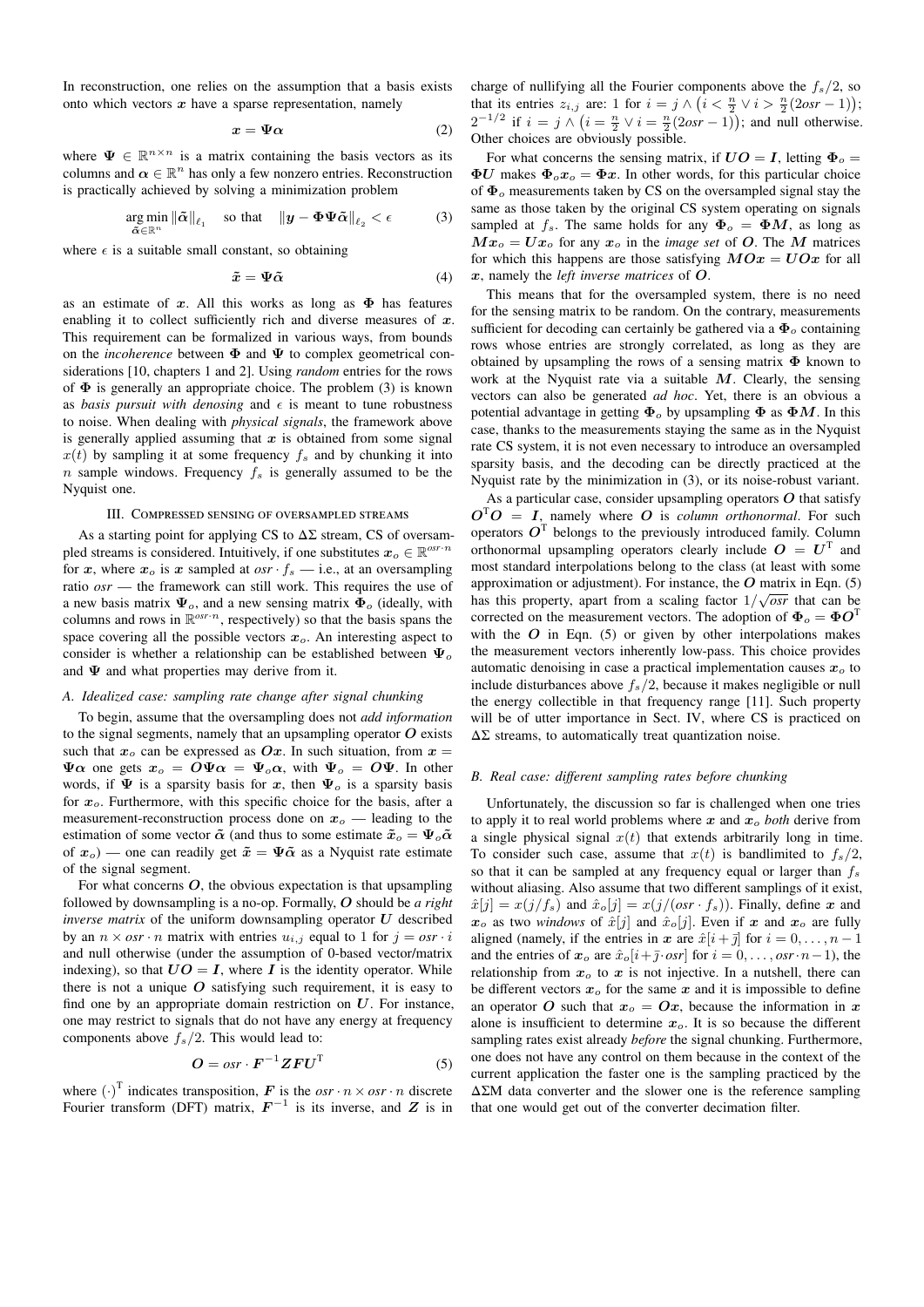

Figure 2. Synthetic ECG used for validation (one segment).

Incidentally, a related issue can be observed in the frequency domain noticing that the DFTs of x and  $x_0$  cannot overlap up to frequency  $f_s/2$ , with the DFT of  $x_o$  being null elsewhere. This is because the multiplication of  $x(t)$  by the rectangular chunking window used to get  $x$  and  $x<sub>o</sub>$  corresponds to a convolution operator in the frequency domain causing *leakage* [15]. Not only the two DFTs differ in band: at the higher rate leakage pushes energy above  $f_s/2$ .

The lack of an unequivocally defined oversampling operator O calls into question the applicability of the idealized results in Sect. III-A. In fact it now appears not fully rigorous to attempt CS on  $x<sub>o</sub>$  using sensing vectors with no energy above frequency  $f_s/2$ . Furthermore, if there is not an unambiguous way to get the CS matrices  $\Phi_o$  and  $\Psi_o$  used at the higher sampling rate from the matrices  $\Phi$  and  $\Psi$  used in the Nyquist rate system, the possibility to use the CS measurements taken at the higher rate to directly get an estimate of the signal at the Nyquist rate via  $\tilde{x} = \Psi \tilde{\alpha}$  as in Sect. III-A becomes dubious.

Still, if the signal segments are long enough and the oversampling is not too large, one may expect the results in Sect. III-A to remain applicable with good approximation when a standard kernel  $O$  is used for the upsampling of the basis matrix  $\Psi$  into  $\Psi_o$  and as  $O^T$ for the oversampling of the sensing matrix  $\Phi$  into  $\Phi_o$ . Certainly, one shall expect performance to become somehow sensitive to the specific oversampling operator being used. For instance, the one in Eqn (5) may not be the best one (because of the *complete* erasure of high frequency components). Similarly, the choice of an appropriate denoising parameter  $\epsilon$  in basis pursuit may become more cogent.

#### *C. Validation of performance expectations in the real case*

Since the purpose of this paper is mainly to offer a proof of principle, the exploration of the best choices for  $O$  and  $\epsilon$  will be left to further works. Conversely, the focus will be on a mere validation of the previous expectations by a practical test case. The latter involves synthetic ECG signals with rates from 50 bpm to 75 bpm (fig. 2) and a 50 dB SNR for the Nyquist rate system. For the oversampled system, the input SNR is set to be  $10 \log_{10} \text{osr}$  dB lower with noise spreading uniformly on the whole available bandwidth, in order to test the denoising ability of CS at frequencies above the signal bandwidth. For the reference Nyquist rate system, signal segments are 256-samples long and *osr* = 64 and a *symmlet* wavelet sparsity basis is employed.The setup includes two types of tests. The first one relies on random sensing vectors, while the second one uses vectors designed following the *rakeness*-based CS paradigm [10]. In either case, for the system working on oversampled streams the sensing matrix and the basis are obtained from the corresponding matrices of the Nyquist rate system by standard interpolations.

Fig. 3 compares the performance of the oversampled CS setup to that of Nyquist rate CS in terms of reconstructed SNR (estimated over 64 runs) for growing numbers of measures m. As evident



Figure 3. Comparison of CS practiced on Nyquist rate and oversampled signals in terms of reconstruction SNR (RSNR). Black solid curve is the baseline for CS practiced at the Nyquist rate with random sensing vectors. Solid curves always correspond to using random vectors in the sensing matrix while dashed curves correspond to using sensing matrices optimized for *rakeness*. Curves with the circle marker measure the SNR on Nyquist rate reconstructed signals  $\tilde{x}$ , while those with the triangular marker measure SNR on the oversampled reconstructed signals  $\tilde{x}_o$ .

from the plots, the performance of the system operating on the oversampled signal is consistent with that of the Nyquist rate system and a performance loss is only seen at large SNR levels (for the particular case above 35 dB, which can be set as a target for being often considered the minimum value for medical diagnosis of ECG waveforms [16]). Most important, the system operating on the oversampled streams is capable to approximately get to the same performance of the non-oversampled one notwithstanding the input SNR being worse by about 20 dB. This follows from the ability to automatically discard the out of band noise. Surprisingly, the higher rate system does even better than the Nyquist rate one when the number of measurements is particularly low. In the rakeness optimized setup one always gets better performance than in the corresponding non optimized test, showing that the advantages of the rakeness approach are preserved. In this case, the performance loss of the higher rate system is already evident at a lower number of measurements, though, due to the higher SNRs. Finally, the possibility to directly decode at the Nyquist rate after CS is practiced on the oversampled stream is also validated, showing a slightly larger performance loss. All this is quite consistent with the expectations from Sect. III-B.

#### IV. COMPRESSED SENSING OF  $\Delta\Sigma$  streams

The framework for CS of oversampled signals may have some interest by itself but not a significant practical value. Its opportunity lays in setting the basis for the CS of  $\Delta\Sigma$  streams. Recall that  $\Delta\Sigma M$ is often adopted in data acquisition because it enables the use of quantizers with a quite limited number of levels (often just 2 or 3), so relaxing linearity related issues [13]. Low resolution is paid by the introduction of a large amount of quantization noise. However, ΔΣM smartly use oversampling to push such noise *above* the signal bandwidth, so that it can be removed later on in the processing chain.

Given the proof of principle nature of this work, as the sole example Fig. 4 shows a 2<sup>nd</sup> order single quantizer  $\Delta \Sigma M$ , with a 3 level output. Fig. 5, illustrates the kind of spectra that can be obtained from its application to ECG signals at  $\alpha s r = 64$ . While much more sophisticated forms of noise shaping can in principle be pursued [12], [13], profiles such as those in the plot are common as a reasonable trade-off with the cost of the modulator. Because of this compromise,